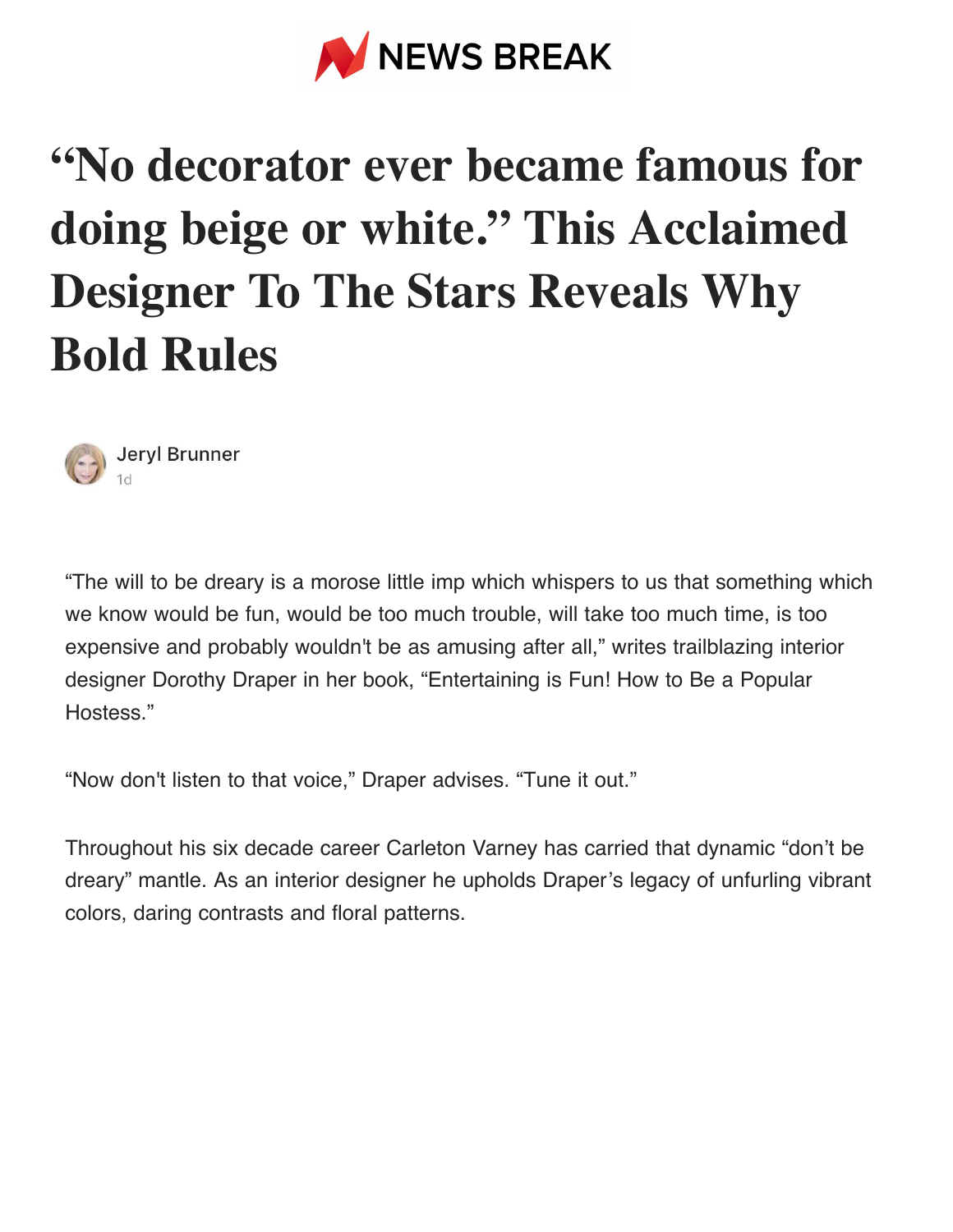

Carleton Varney (Photo by Michel Arnaud)

In fact, Varney's roots with Dorothy Draper run deep. Very deep. He began his career as an apprentice to Draper herself. Fifty-eight years ago he took over her firm, Dorothy Draper & Co., the first professional design firm in the United States.

All these years Varney and the firm have maintained Draper's mantra of maintaining a joyful spirit in design. "These days, there are a lot of controversies regarding color," says Varney. "This is not the age of pretty in design. People want rooms that look like the interior of a refrigerator or a hospital kitchen. This moment in time is a moment of mechanical, industrial living, and many people don't care about making a collection in their homes."

As Varney explains, people don't like pieces that are heavily ornate. They prefer spaces that are far more subtle, in silver and beige. "But no decorator ever became famous for doing beige or white," he adds. "I grew up with happy in my heart and I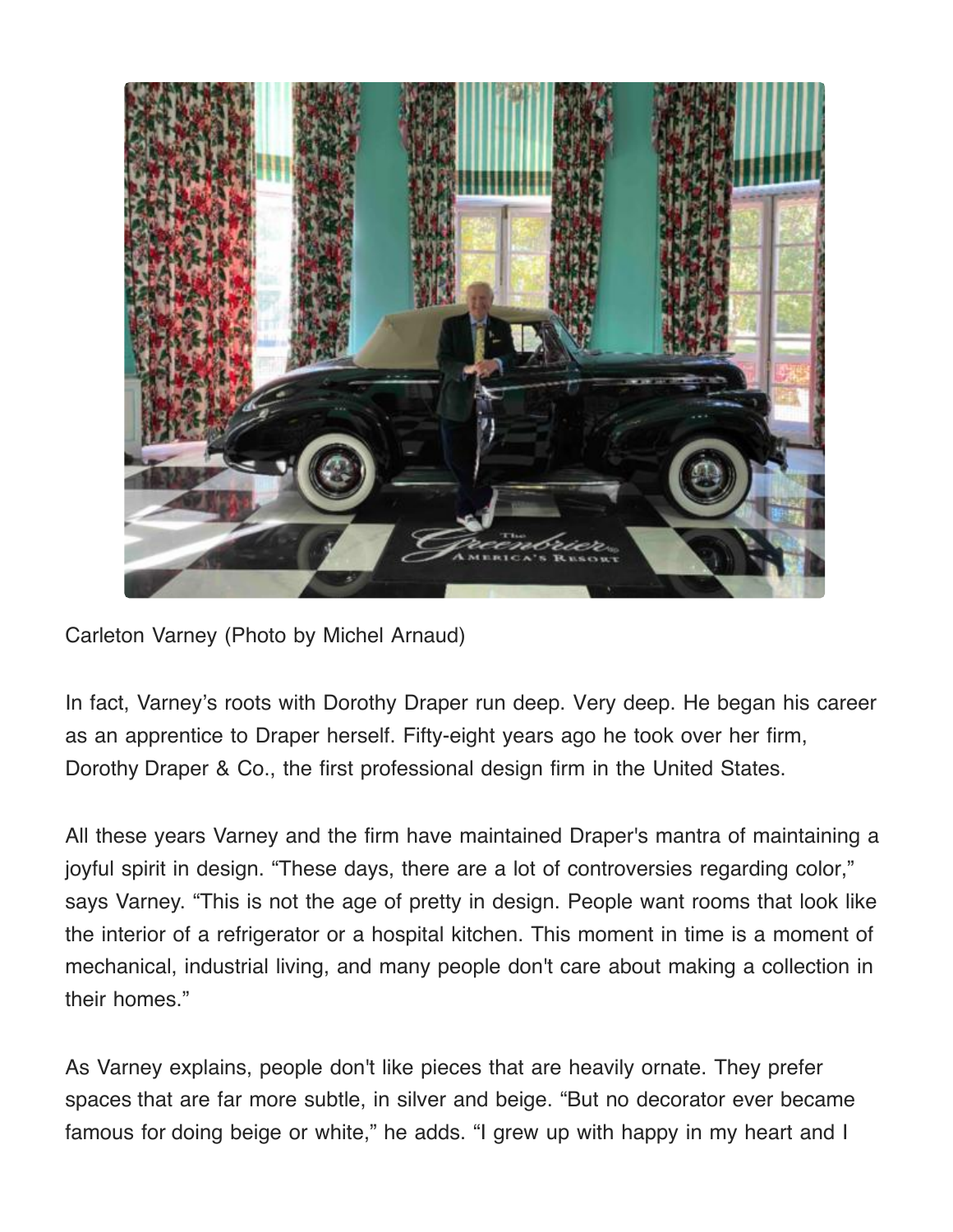bring that happy to my designs. Fortunately there are still enough people out there who want pretty, happy, colorful spaces, and they are the ones who have kept Dorothy Draper alive."

Considered one of the country's most distinguished interior designers, Varney not only has an impressive client roster but also amassed friendships with some of the world's most fascinating figures including Joan Crawford, Princess Grace of Monaco, Van Johnson, Esther Williams, Pauline Trigere, Jimmy Carter and First Lady Rosyln Carter.

[For the past forty years Varney has been the sole interior designer for The](https://www.greenbrier.com/) Greenbrier and The Grand Hotel. A prolific designer, he also led design projects at Dromoland Castle, Ashford Castle, Adare Manor, The Breakers, The Plaza, and The Waldorf Astoria Towers. And he has completed a number of special projects including the Green Room at the Oscars, the Governor's Mansions in Connecticut and West Virginia, the Presidential Library for President Carter and the Embassy Residences in Ireland and Japan

[Varney recently released his 37th book: "Romance & Rhododendrons: My Love Affair](https://www.carletonvarney.com/) with America's Resort The Greenbrier." Published by Shannongrove Press, the book highlights the design and history of the storied resort and contains over 200 photographs of the interiors in this fanciful world where the imagination runs wild.

"Romance & Rhododendrons" also includes archival images from events at The Greenbrier throughout the years with special appearances from Jennifer Garner, Serena and Venus Williams, Jessica Simpson, Christine Ebersole, Tiger Woods and the late Debbie Reynolds, Prince Rainier and Princess Grace of Monaco, and Jerry West.

"This book has been in the works for 53 years now, ever since I started working on the hotel with Dorothy," shares Varney. "There is so much of her in the book, and so much of myself and the team who works tirelessly to keep The Greenbrier beautiful every day. It is really structured around all the wonderful images of the hotel and the people who made it."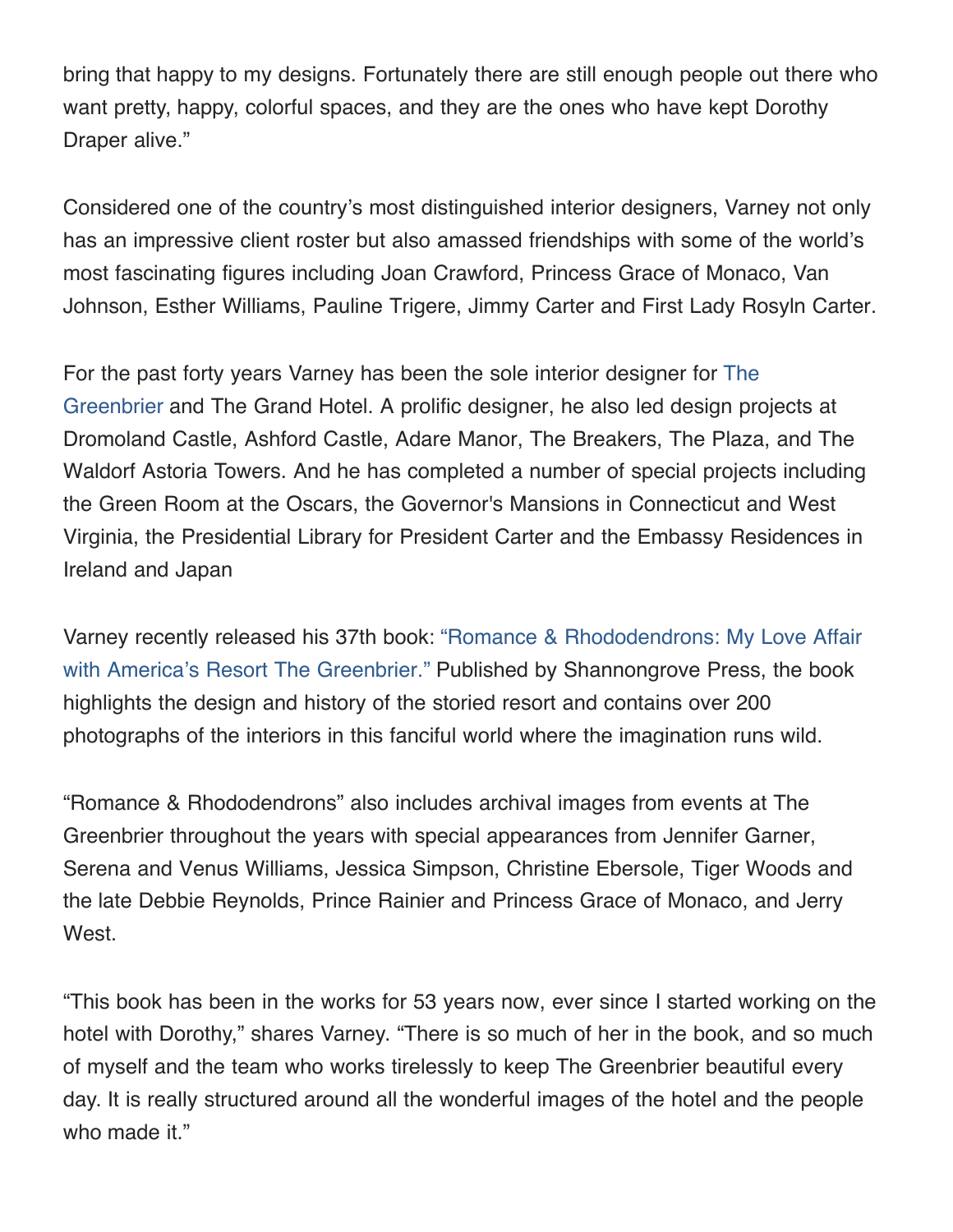Varney shared more about The Greenbrier, Dorothy Draper's legacy and how to easily create a joyful holiday vibe at home.



Romance & Rhododendrons: My Love Affair with America's Resort, The Greenbrier.

#### **Jeryl Brunner: When did you know you had to be a designer?**

Carleton Varney: I think I have always been a designer at heart. Growing up, my mother and father always surrounded themselves with beautiful things. Their house was full of beautiful pieces that they had collected around the world, and there was love in every corner of that house. Also, my mother was an excellent gardener. She knew everything about every flower, and always had the most magnificent gardens,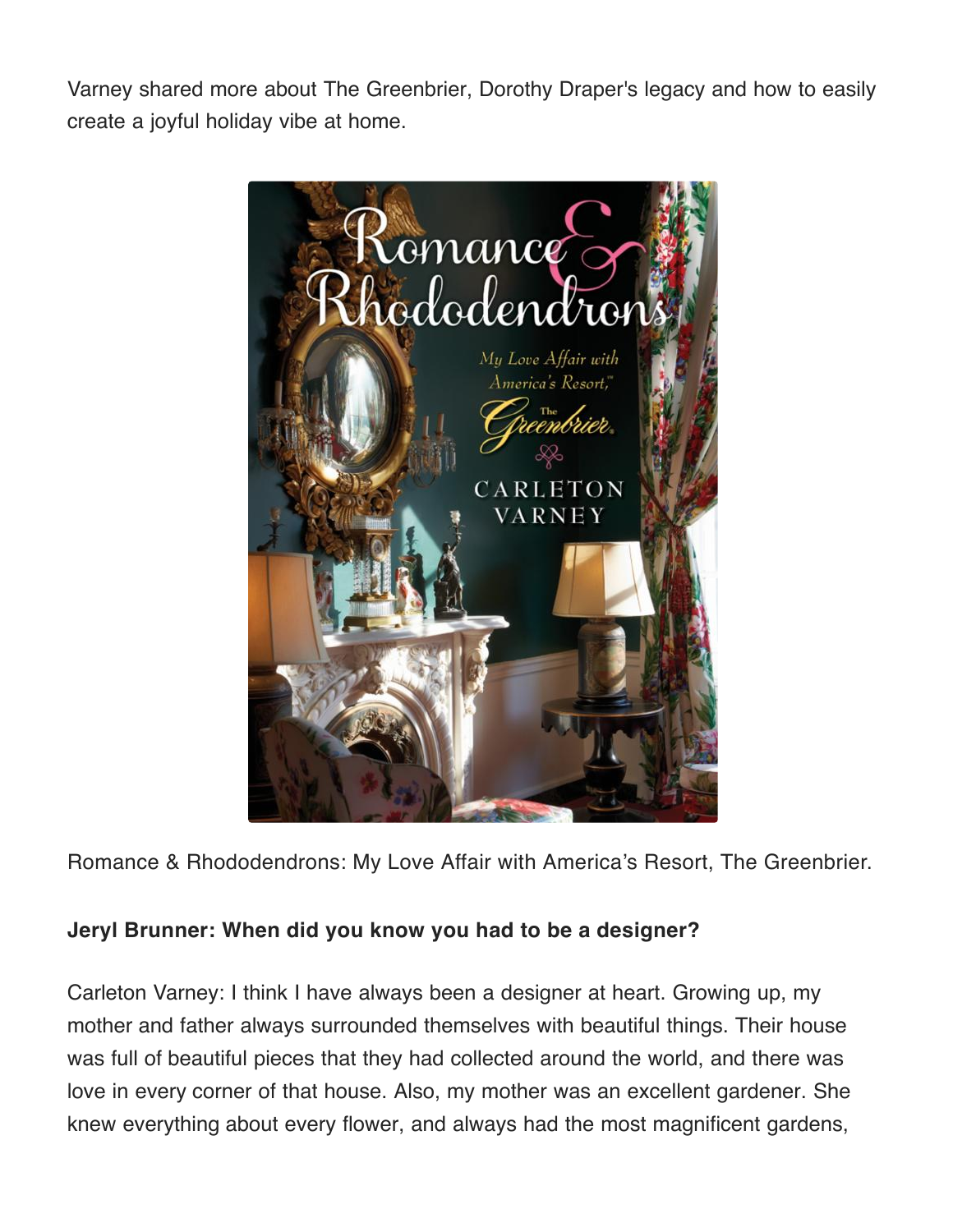so I think that's where my love of color came from. Thanks to my parents, I knew when I was six or eight years-old that I was interested in color and beauty. My love has only grown since then.

# **Jeryl Brunner: What inspired you to write a book about The Greenbrier? And why is the resort special?**

Carleton Varney: The Greenbrier is iconic. It is the last of America's great year-round resorts, and it's a city in itself. The Greenbrier has it all: two swimming pools, tennis, archery, a bowling alley, horseback riding, 11 restaurants, a casino; It's the full package. The other thing that makes The Greenbrier special is its unforgettable style. It's almost like a living museum, and the vibrant colors and prints make every corner a photographable moment. People from around the world, from European royalty to American presidents, want to go there because it's such a joy. Especially in these unhappy times, people love The Greenbrier's magic.

# **Jeryl Brunner: You began your career as an apprentice to Dorothy Draper and went on to take over the firm fifty-eight years ago. What would you like people to know about Ms. Draper?**

Carleton Varney: I was the designer for the Carter family, so I remember Christmas at the White House many times. It never fails to be a treat. This year, there was a tree in the library devoted to the 100th anniversary of the 19th Amendment, which had ornaments of 50 women who changed the world. I was very moved to see that Dorothy Draper was one of them. It is thrilling to think that Dorothy Draper, along with so many other women, really made a difference in defining womens' places in the world, and that she did it by bringing color and joy. Dorothy really believed that a home should be a place of personality and happiness and pattern and I have spent 53 years of my life following in her footsteps. She was really an incredible woman.

# Jeryl Brunner: What would you like people to know about the new shop, the very first Dorothy Draper Home that you opened at The Greenbrier?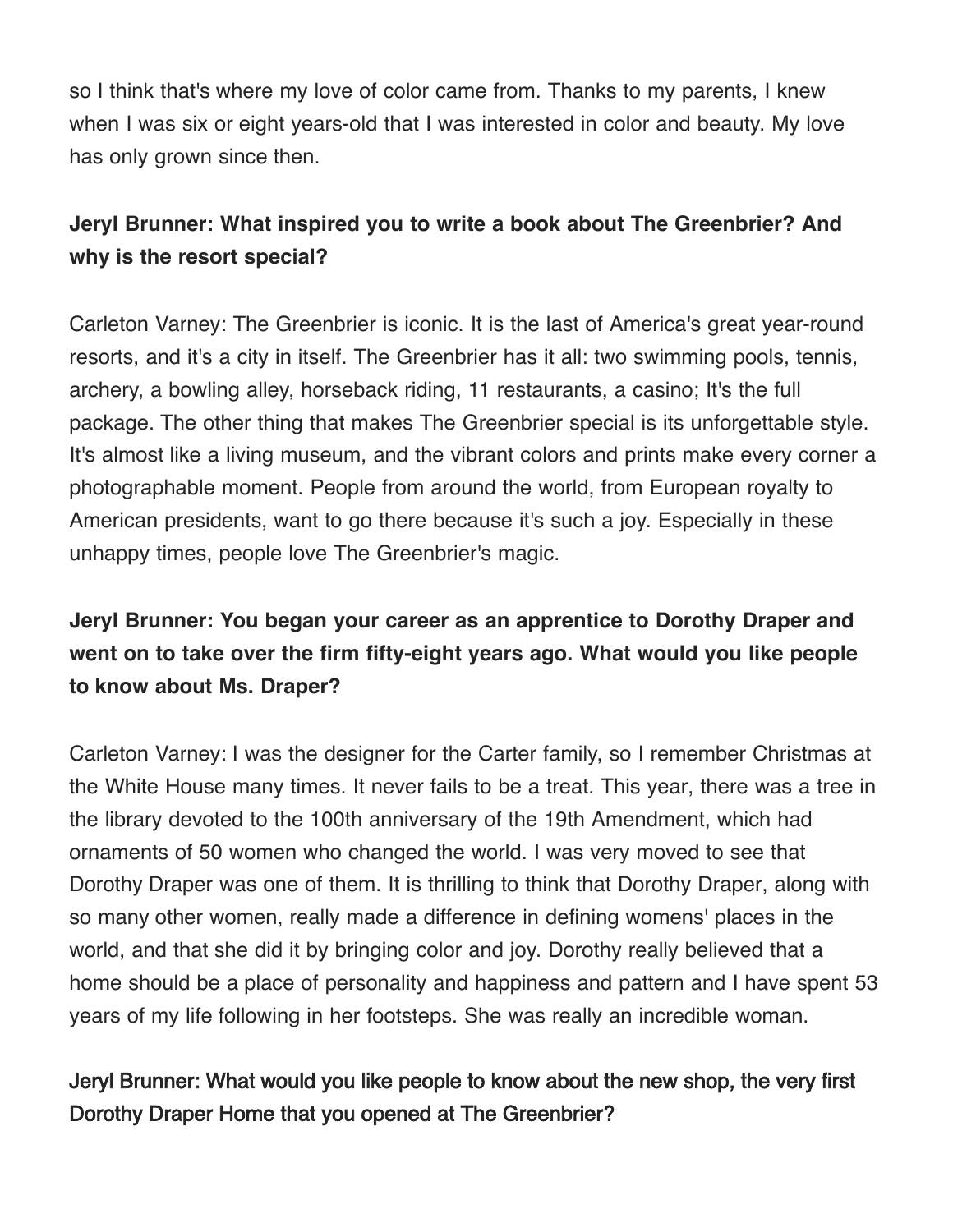Carleton Varney: The goal of the store is to offer people a way to take the Greenbrier home with them after their stay. Even before you set foot inside the shop, you feel that you are in a Dorothy Draper world. The exterior has yellow walls and beautiful windows. The store sells a variety of items I love, including decorative pillows, throws, linens, and accessories, Dorothy Draper & Co Fabric and Wallpapers and a selection of hand-picked antique and one-of-kind items. One of my favorite pieces is a selection of masks in classic Dorothy Draper fabrics. I love that the store offers a number of products in our iconic fabrics that you can use every day.

### **Jeryl Brunner: What was one commission that made you stop and think, Wow! I cannot believe I get to do this?**

Carleton Varney: The biggest honor is working in the White House. I was the official designer for President Jimmy Carter and First Lady Roslyn Carter, and once worked on the Blue Room tree at Christmas. As the Carters' White House design consultant, I enjoyed designing events for first lady Rosalynn Carter and created holiday decor for the late Prime Minister Margaret Thatcher's visit to the White House in the 1980s. That was definitely one of those pinch me moments.

# **Jeryl Brunner: What touches can people add to their homes to make them more festive and cheery for the holidays?**

Carleton Varney: Fresh flowers make all the difference in brightening up a room, an entry or tablescape. It does not have to be a special occasion to pick up some flowers and bring some color and joy into a space. Flowers have the ability to elevate a table setting instantly.

During the holidays there are so many options from traditional poinsettia plants to bouquets, red roses, red peonies, red Gerbera daisies. And I love bringing in paperwhites for their perfume. They are perfect for welcoming your guests and yourself home. I also look forward to adding touches of fresh greenery on surfaces such as consoles and tables paired with white lights and or tea light candles. This also